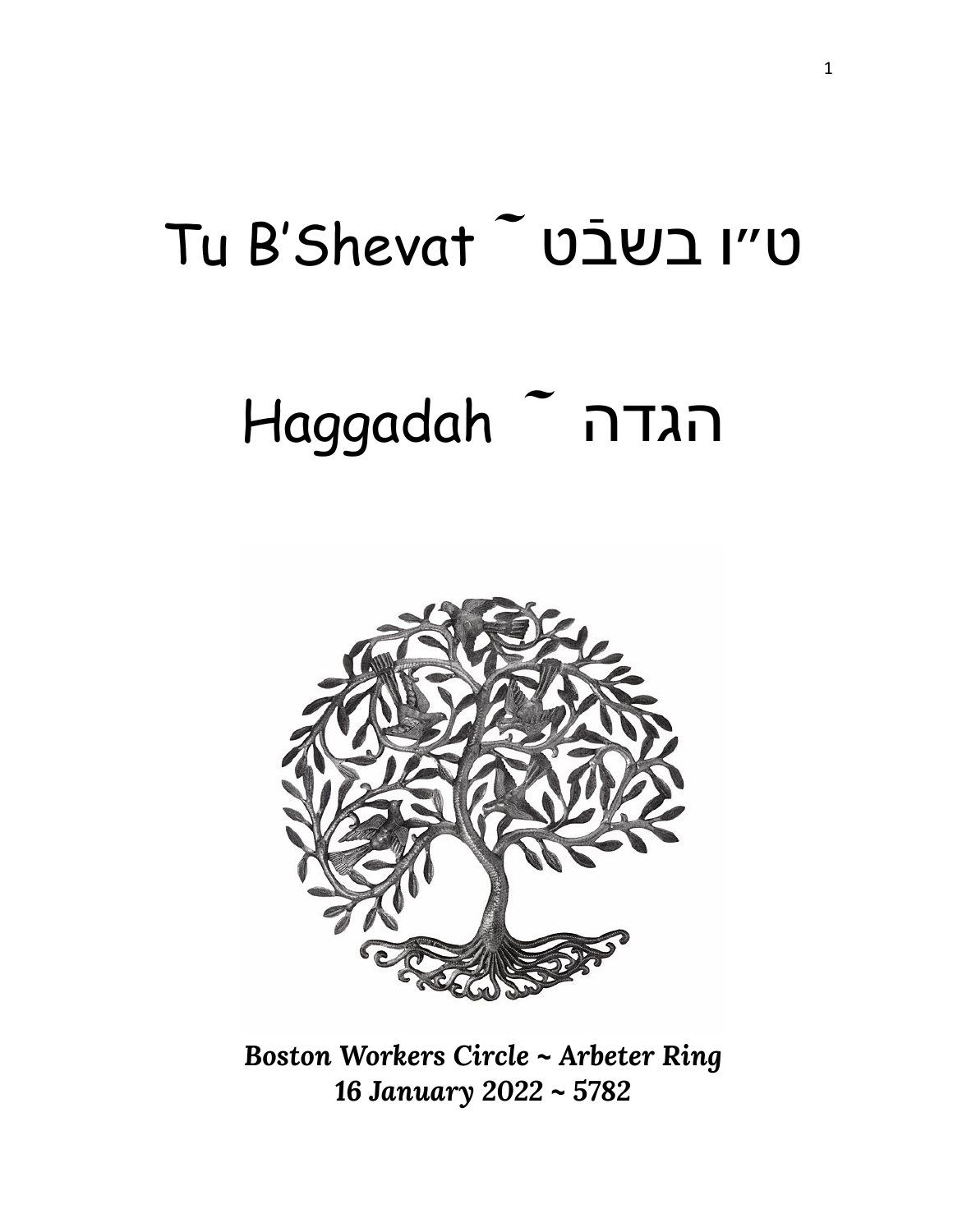<https://circleboston.org/>



# **SONG: Hiney Ma Tov**

*(lyrics from Psalm 133:1, composer unknown)*

Hiney ma tov uma nayim Shevet akhim gam yakhad Hiney ma tov uma nayim Shevet akhim gam yakhad Hiney ma tov Shevet akhim gam yakhad Hiney ma tov Shevet akhim gam yakhad *Hebrew: How good and pleasant it is for siblings to live together in unity.*

Oy vi gut un vi voyl es is Mitkinder ale tsuzamen. Oy vi gut un vi voyl es is Mitkinder ale tsuzamen. Oy vi voyl es iz Mitkinder ale tsuzamen. Oy vi voyl es iz Mitkinder ale tsuzamen.

*Yiddish: Oh how good it is, siblings all together.*

# Welcome!

Tu B'Shevat has been celebrated many different ways in Jewish history, changing to meet the needs of each generation. It has been a pagan festival, a tax deadline to calculate agricultural tithing, and a kabbalist mystical observance. But it's always about the trees, to celebrate and honor them for what they contribute to the world: a Jewish Arbor Day. Today we mark our twelfth annual Boston Workers Circle Arbeter Ring Tu B'Shevat seder, adapting it to our needs as secular progressive Jews in the  $21<sup>st</sup>$  century. We welcome Kavod as cosponsor.

**Share:** In your breakout rooms, introduce yourself, and share something that is special to you about a tree or fruit (for example, your favorite type of tree or fruit). You can also "share" your food visually.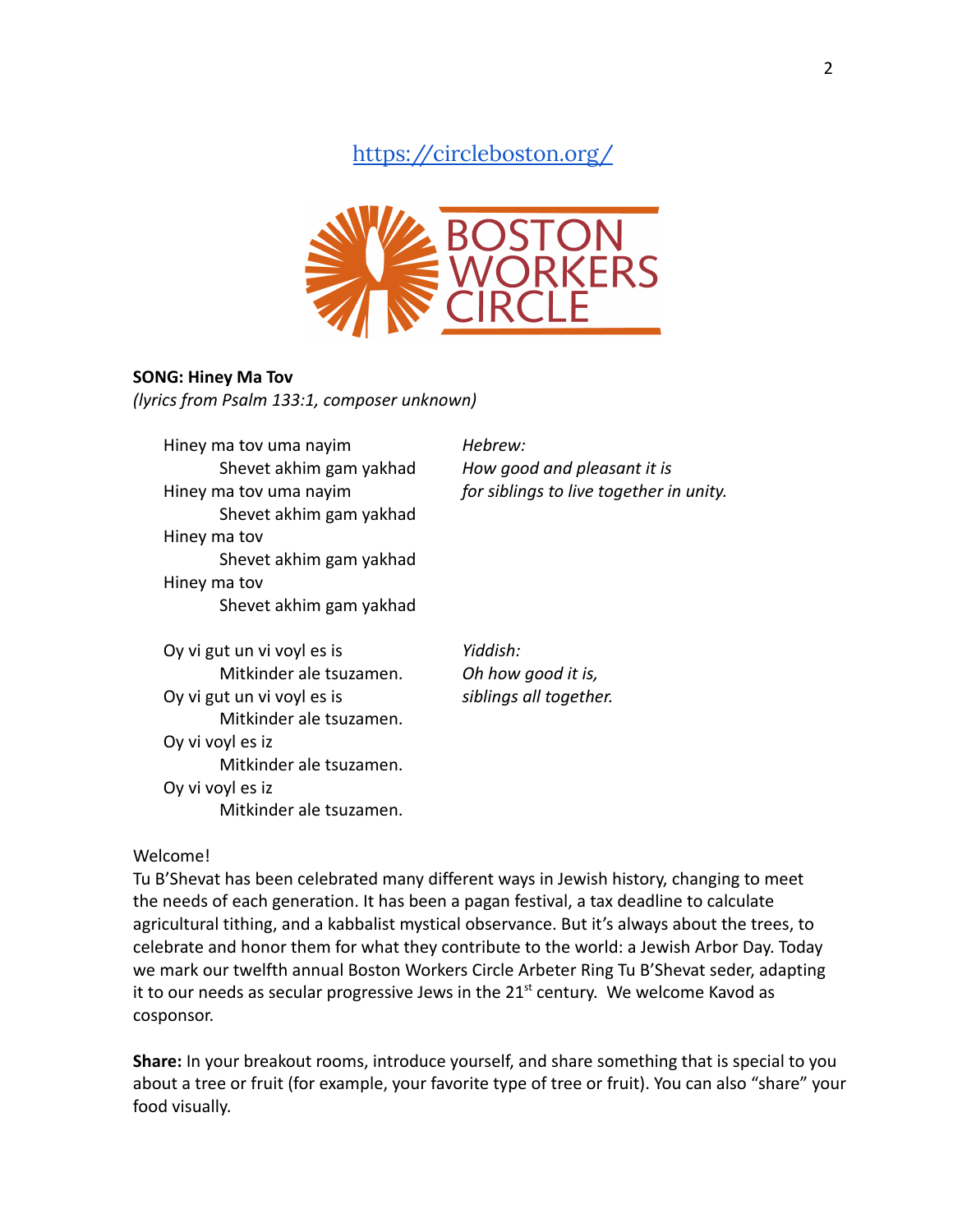#### *[you will now be invited to join a breakout room]*

Tu B'Shevat means the  $15<sup>th</sup>$  day of the Hebrew month of Shevat, with Tu representing the Hebrew letters *tes* and *vov*, which also represent the numbers 9 plus 6. You can do the math!

As with many of our holidays, Tu B'Shevat has pagan origins and may date back to worship of Asherah, an ancient Semitic goddess of fertility, whose spirit resided in trees. There was a special festival in honor of Asherah halfway between the winter solstice and the spring equinox, which usually occurred during the month of Shevat.

In Temple days over 2000 years ago, Tu B'Shevat was literally the birthday of the trees for accounting purposes, determining which year the tree's fruit could be harvested and which fruit would be tithed as an offering to the Temple.

The idea of a Tu B'Shevat seder was developed by  $17<sup>th</sup>$ -century kabbalists, Jewish mystics living in Palestine. The original text for the Tu Bishvat seder, Pri Etz Hadar, is an excerpt from the Sephardic/Mizrahi book of customs Sefer Hemdat Yamim. They took the New Year for Trees and turned it into the New Year for the Tree of Life. Similar to a Passover seder, the Tu B'Shevat seder included scripted discussions, four cups of wine, and ritual foods.

The Tu B'Shevat seder has been adapted for modern times, initially by early Jewish settlers in Palestine and more recently as an opportunity to highlight environmental issues, the conflict in the Middle East, and concerns for basic human rights around the world. Now it's our turn.

Today we reclaim this festival of Tu B'Shevat in its original spirit: as a festival that celebrates the liberatory power of creation. One of the most elemental lessons we can learn from the natural world is that rebirth and liberation are not only possible but *inevitable*. For those engaged in the work of social justice, this lesson has powerful significance indeed.

Our 21st century Tu B'Shevat acknowledges the unity of all people and calls on us to learn, to reflect, and to take action. This Tu B'Shevat, we listen to ancient calls about the Tree of Life and Tree of Wisdom, and to our own understanding of environmental, political, and social justice. We come prepared to take on the responsibility of *tikkun olam*, the work of repairing our broken world. On this holiday, then, we have gathered to consider trees and the world and climate in which trees grow, and what trees mean today around the world.

Many in our community are scared and anxious about the current national and international situation. Especially relevant to the spirit of Tu B'Shevat are concerns related to addressing the threat of climate change. The Covid-19 pandemic is another sign that we are out of balance with the earth. Let us take those examples as a call to action - not despair. We stand for hope and healing even in the face of the current challenges. We stand with those who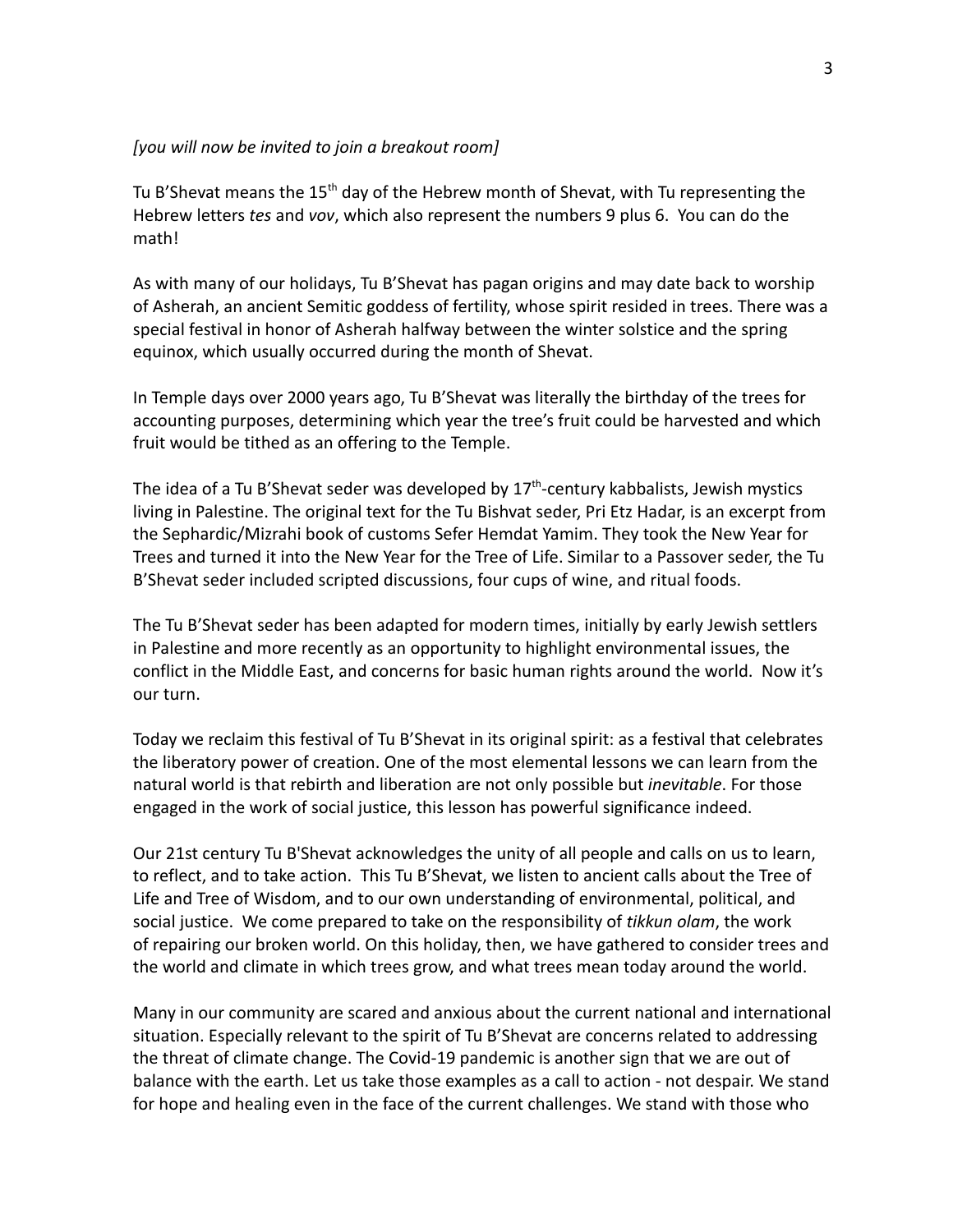are standing up to save our planet.

In this *seder*, we will taste the fruits and nuts and juices that come from trees. We will also be tasting of the Tree of Life and the Tree of Wisdom, which grow within us when we act for deep justice. And because all wisdom carries responsibility, we will be asked to take action while the flavors are still bitter and sweet in our mouths.

The kabbalists ate different foods to represent four levels or worlds of existence. The first world is *Assiyah*, or Action, the physical world around us. The second is *Yetzirah*, or Formation, the world of feelings and emotions. The third is *Beriyah*, or Creation, the world of intellect and the mind. The fourth is *Atzilut*, or Emanation, the world of spirituality.

Reverence for nature is shared with many cultures around the world. In describing the origin of the song, "Turn The World Around," Harry Belafonte tells about his travels in Guinea, Africa: "A storyteller began to tell about the fire, the sun, the water, the Earth. He pointed out the whole of these things put together turns the world around. Do I know who you are, or who I am? Do we care about each other? Because if we do, together we can turn the world around." Harry Belafonte worked with Jim Henson and The Muppet Workshop to create African-inspired masks to honor the folklore of the people of Guinea.

# **SONG-Turn The World Around**

*(Harry Belafonte)*

We come from the fire, living in the fire, go back to the fire, turn the world around.

We come from the water, living in the water, go back to the water, turn the world around.

We come from the mountain, living on the mountain, go back to the mountain, turn the world around.

Whoa, so is life! Ah, ha, so is life! Whoa, so is life! Ah, ha, so is life!

Do you know who I am? Do I know who you are? See we one another clearly? Do we know who we are?

Whoa, so is life! Abateewah, ha, so is life! Whoa, so is life! Abateewah, ha, so is life!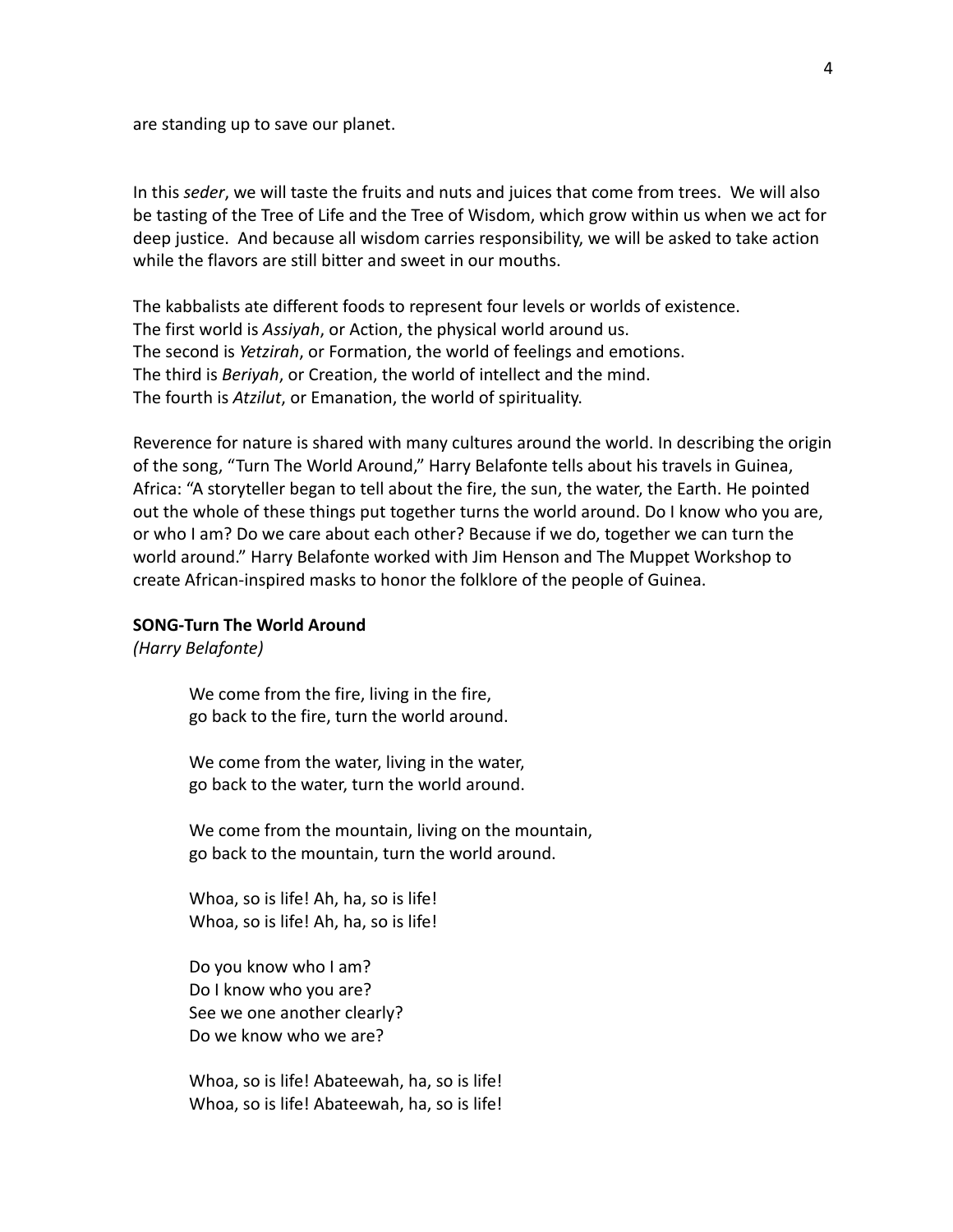Water make the river, river wash the mountain, Fire make the sunlight, turn the world around.

Heart is of the river, body is the mountain, Spirit is the sunlight, turn the world around.

We are of the spirit, truly of the spirit, Only can the spirit turn the world around! Do you know who I am? Do I know who you are? See we one another clearly? Do we know who we are?

Whoa, so is life! Abateewah, ha, so is life! Whoa, so is life! Abateewah, ha, so is life!

# **ֲעִׂשיָה WORLD FIRST THE**

*Assiyah* - the first world, is the world of action. It is the physical world represented by earth and the season of winter. In the world of *Assiyah*, we drink white wine and eat fruits with hard outer shells and soft insides.

The white wine symbolizes the sleep that descends upon nature when the sun's rays begin to weaken. In winter, the earth is sometimes barren, covered with snow. In winter, we layer ourselves in clothing, blanketing ourselves from the cold just as the earth covered in snow is insulated.

#### *All are invited to pour white wine/grape juice.*

#### Let us say together:

We are grateful for our beautiful, bountiful earth that shelters and sustains us. May we be wise shepherds of this precious gift, guarding this green earth for the generations who come after us.

#### *All are invited to drink the first cup.*

*Assiyah* is represented by fruit with tough shells on the outside for solid protection, such as pomegranates and nuts. Removing the hard shells exposes a fleshy vulnerable inside. The shell which conceals also protects.

Some of us are like this fruit. Hard on the outside, difficult to get to know, protected against possible hurt, yet underneath our hard shell is a soft and sweet heart filled with compassion and love.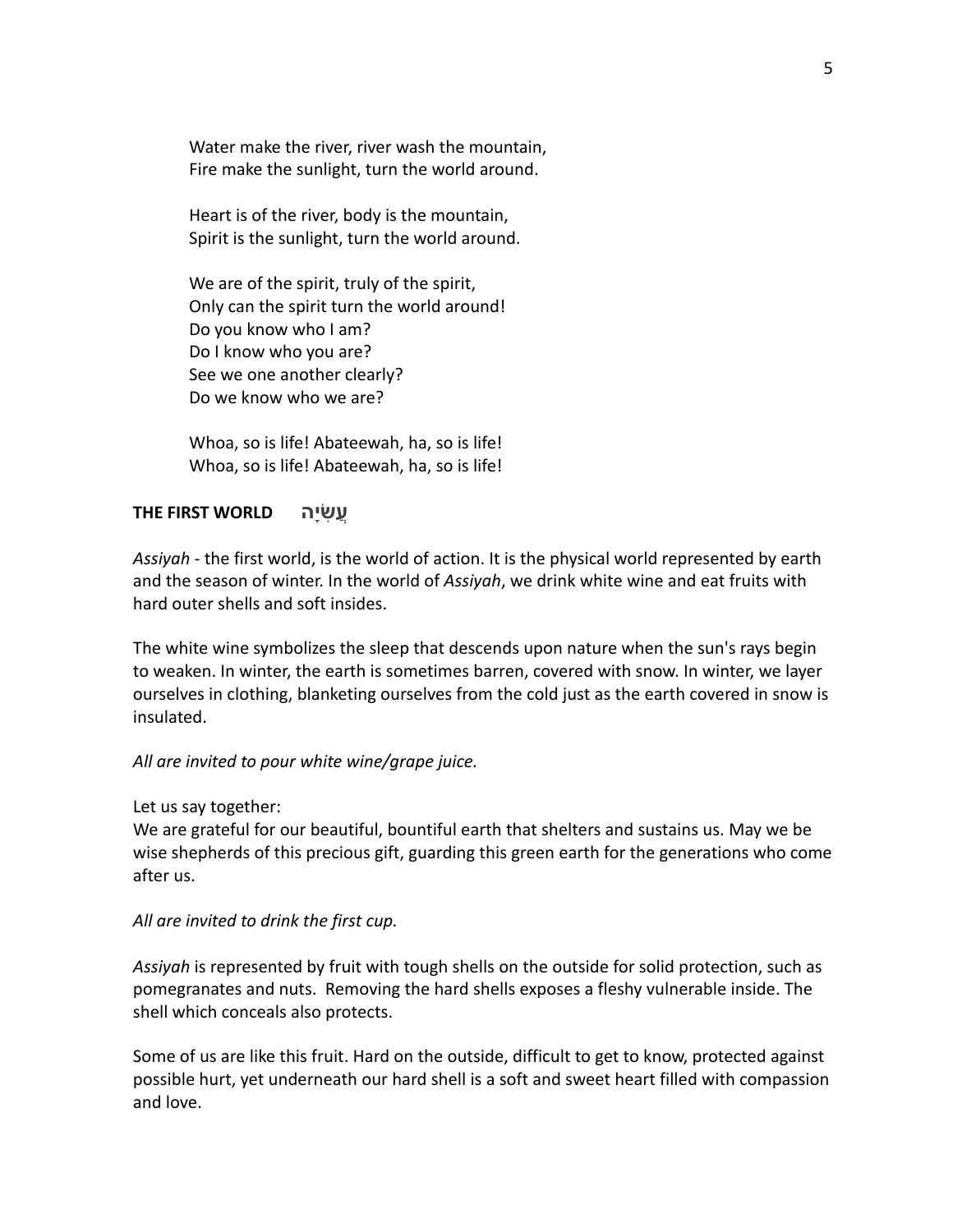Fruits strong on the outside and sweet on the inside can also represent our sweat and efforts to build a better world.

#### Let us say together:

May we have the courage to reveal ourselves, to connect with others in compassion, to love, to repair, to help heal.

#### *All are invited to eat from among the first fruits, such as oranges and pistachio nuts.*

Every seder tells a story in response to four questions. Today we ask the following questions at our Tu B'Shevat seder:

- 1. What do I know about the place where I live?
- 2. Where do material things come from?
- 3. How do I connect to the earth?
- 4. What is my purpose as a human being?

#### *What do I know about the place where I live?*

Trees are particular about the place they live. A tree can tell us a lot about the history of its place and how humans have acted upon it. In the tree, we can see the effect of human settlement and industry as well as natural events, like storms or fires.

#### **Speaking Tree**

*(Joy Harjo, US Poet Laureate, the first Native American to hold that honor)*

*I had a beautiful dream I was dancing with a tree.* —Sandra Cisneros

Some things on this earth are unspeakable: Genealogy of the broken— A shy wind threading leaves after a massacre, Or the smell of coffee and no one there—

Some humans say trees are not sentient beings, But they do not understand poetry—

Nor can they hear the singing of trees when they are fed by Wind, or water music— Or hear their cries of anguish when they are broken and bereft—

Now I am a woman longing to be a tree, planted in a moist, dark earth Between sunrise and sunset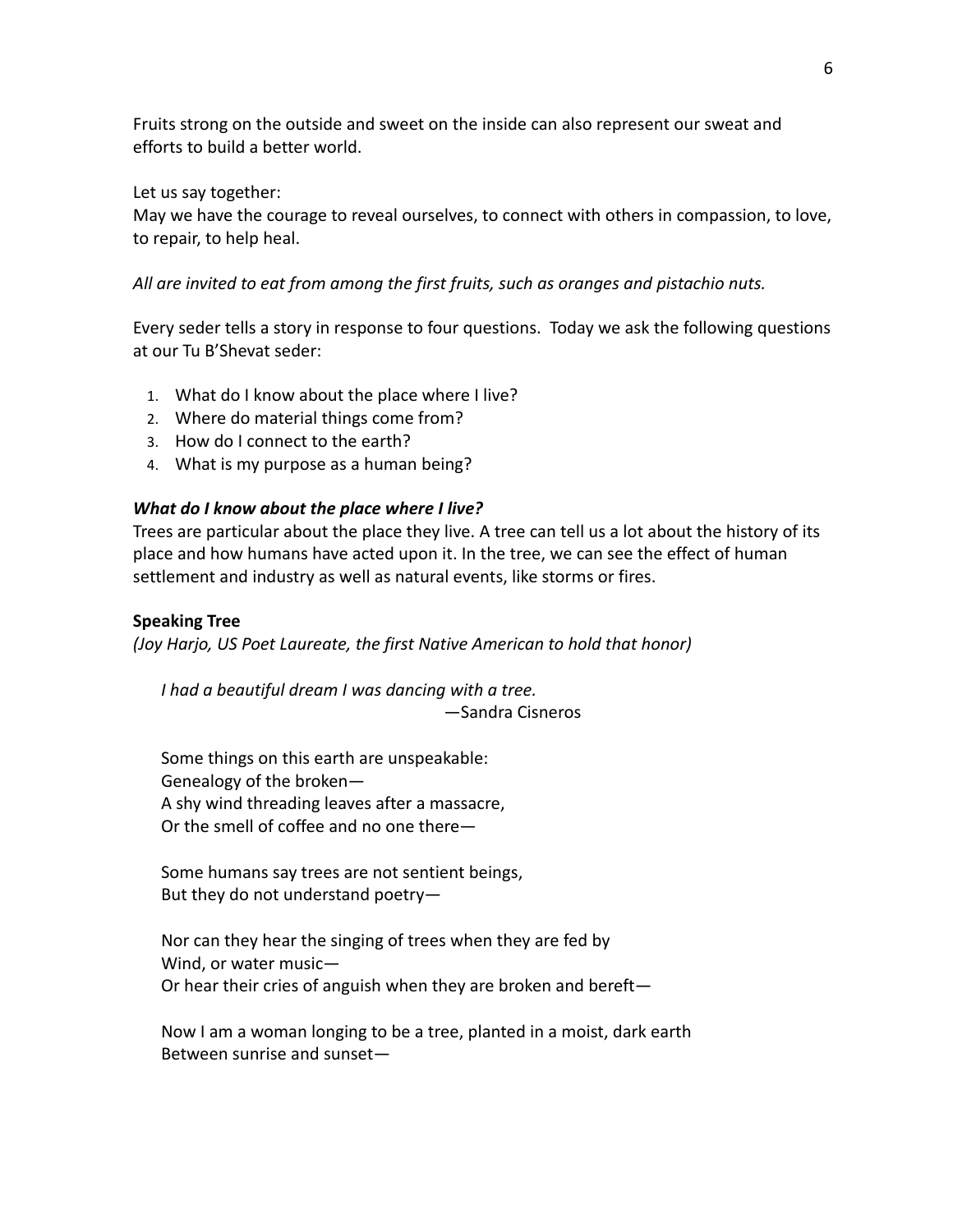I cannot walk through all realms— I carry a yearning I cannot bear alone in the dark—

What shall I do with all this heartache?

The deepest-rooted dream of a tree is to walk Even just a little ways, from the place next to the doorway— To the edge of the river of life, and drink—

I have heard trees talking, long after the sun has gone down:

*Imagine what would it be like to dance close together In this land of water and knowledge. . .*

*To drink deep what is undrinkable.*

How much do we really know about the places we live? Each physical locale in which our communities are built has a geological, biological, and cultural story. This question should make us learn and tell those stories. Then we can become rooted where we live, work, and play.

Woody Guthrie's radical ballad, This Land is Your Land, has often been sanitized and sung as a patriotic anthem, ignoring a history of stolen land, lives, and labor. This Yiddish version was created in solidarity with Indigenous, Black, and immigrant voices calling for power, reparation, and justice in this land.

#### **Song**: **Dos Land Iz Dayn Land** *(This is Your Country)*

*(based on "This Land Is Your Land" by Woody Guthrie Yiddish text by Linda Gritz and Daniel Kahn, with Michael Alpert and Josh Waletzky)*

| <b>Yiddish lyrics</b>                                                                                                                                                                   | <b>English translation</b>                                                                                                                                   |
|-----------------------------------------------------------------------------------------------------------------------------------------------------------------------------------------|--------------------------------------------------------------------------------------------------------------------------------------------------------------|
| Kh'hob mir gevandert in a land a frayen<br>Aroys fun midber, vi mi-mitsrayem,<br>Gezukht a nayem Yerushalayem,<br>Dos iz a land far mir un dir.                                         | I wandered into a free country<br>Out of the desert, as though from Egypt,<br>Looking for a new Jerusalem,<br>This is a country for me and you.              |
| <i><b>REFRAIN:</b></i><br>Dos land iz dayn land, dos land iz mayn land<br>Fun Kalifornye biz Elis Ayland,<br>Fun di groyse oz'res biz di breyte yamen,<br>Dos iz a land far mir un dir. | This is your country, this is my country,<br>From California to Ellis Island,<br>From the Great Lakes to the wide seas,<br>This is a country for me and you. |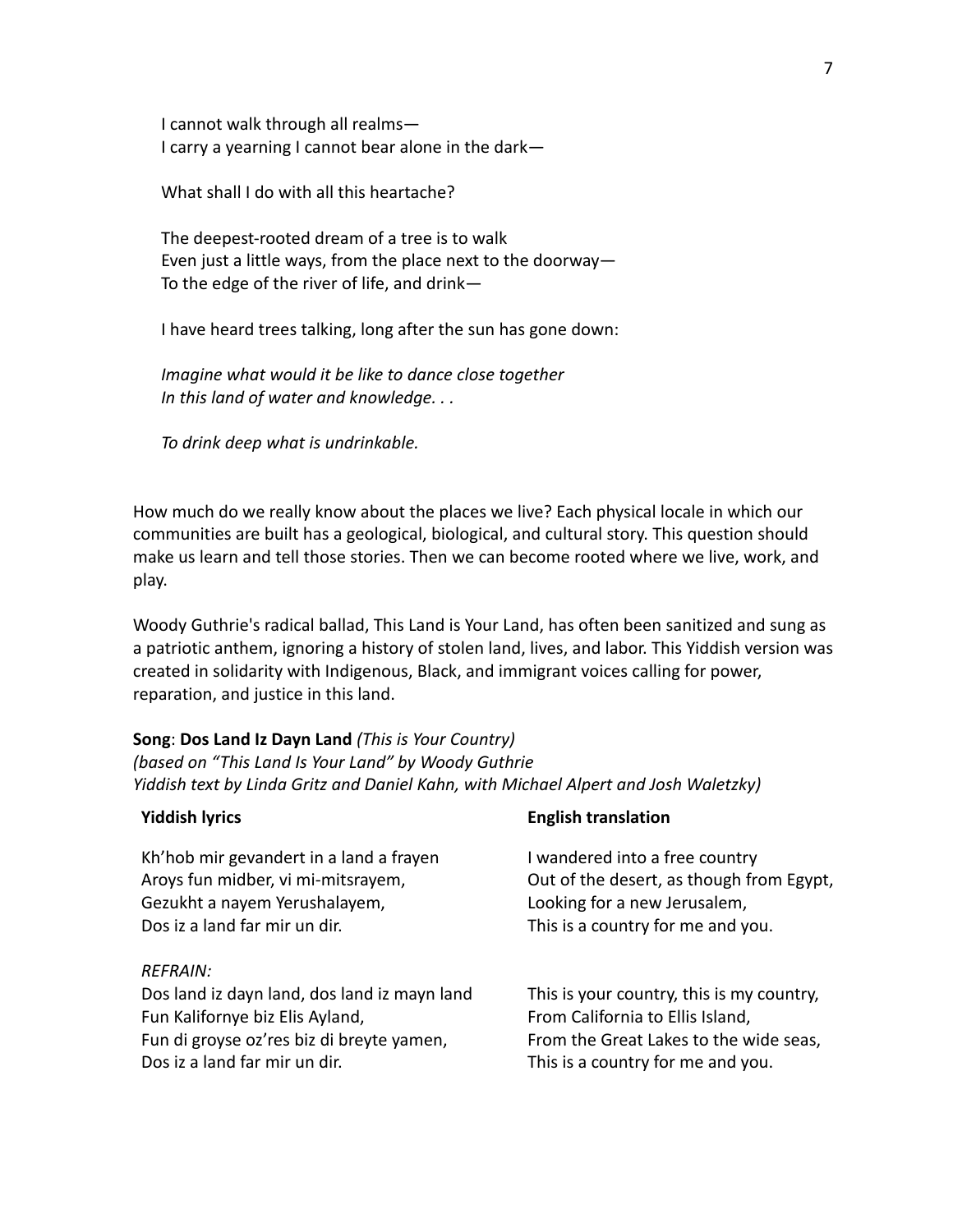Ikh gey ariber di berg un teler, Arumgeringlt fun zise keler. Di ritshkes murmlen, di feygl zingen: Dos iz a land far mir un dir.

Kh'ze a groysn moyer mit a shild vos vornt: Vil men araynet, shteyt az me tor nit Nor af yener zayt, shteyt dortn gornit Ot iz di zayt far mir un dir.

#### REFRAIN

Gey ikh mir voglen, di zun fun oybn, Nor beyze vintn tseblozn shtoybn, Durkh di tumanen, her ikh gezangen: Dos iz a land far mir un dir.

Af nase gasn, in tife shotns, Ze ikh vi mentshn betn nedoves Bay aza dales, darf ikh zikh klern Tsi dos iz a land far mir un dir.

Es ken shoyn keyner undz nit farshtern, Di fraye vegn undz nit farvern. Nito keyn tsamen, ven nor tsuzamen. Dos iz a land far mir un dir.

REFRAIN

#### *Where do material things come from?*

I walk over mountains and valleys Surrounded by sweet voices. The streams murmur, the birds sing: This is a country for me and you.

I see a big wall with a sign that warns: If you want to enter, it says it's forbidden But on the other side, it says nothing, That is the side for you and me.

I go wandering, the sun above, But evil winds are blowing dust, Through the haze, I hear singing: This is a country for me and you.

On wet streets, in deep shadows, I see people begging for change. To see such poverty, I must wonder, If this is a country for me and you.

There's no one who can stop us, Or forbid us the paths of freedom. There are no barriers, if only we are united.

This is a country for me and you.

Everything we eat has its roots in the natural world. And everything we eat passes through many human hands before it comes into our hands. Strawberries are too delicate to be picked by machine. The perfectly ripe ones even bruise at too heavy a human touch. It hit her then that every strawberry she had ever eaten--every piece of fruit--had been picked by calloused human hands. Every piece of toast with jelly represented someone's knees, someone's aching back and hips, someone with a bandanna on her wrist to wipe away the sweat. Why had no one told her about this before?

~Alison Luterman, "Every Piece of Fruit"

What does Fair Food and Food Justice mean to you? Can we find more food for which the growers and processors have been fairly paid? Can we find ways to support growers and processors fighting for fair pay? Can we eat more food that is locally grown?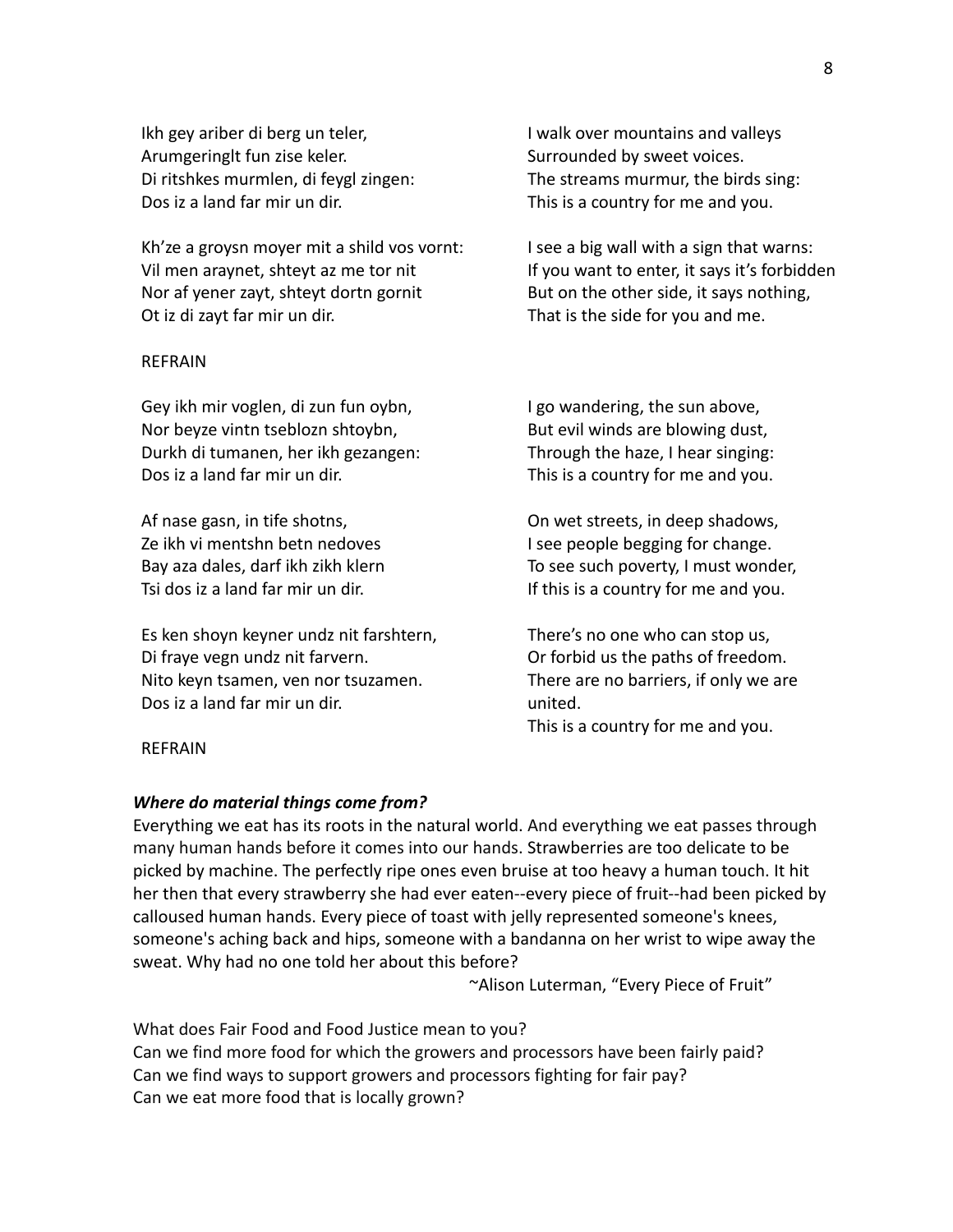Can we support farmers' markets that work to subsidize shoppers who are on low incomes? And how do we decide what we'll do when the food that supports our best values costs more – sometimes significantly more – than other food?

Tu B'Shevat is an opportunity to think about our individual relationships to the earth and sources of food we eat. Tu B'Shevat is also a chance to come together as a community. We are able to look up from our texts and glance around at the faces of people gathered here the members of our community - the people with whom we share values. When we sit down together in our community, we have the chance to contemplate the foods on our tables and be inspired to discuss these questions.

**Action:** At the end of this Haggadah, there is a list of a variety of organizations that support a sustainable world, fair food, and food justice.

# *How do I connect to the earth?*

In the Jewish tradition, the first human was called *Adam*: earthling. All that we are, all that we are made of, all that we live on, comes from the earth. We may try to separate ourselves from the rhythms of nature. We may heat and air condition our houses and cars, but we cannot live separate from the earth. We may shape the earth but we can never completely control it. We belong to the earth; the earth does not belong to us.

May we recognize that we are on stolen, unceded indigenous land, and that this land we now call home has been and continues to be cared for by the Mashpee Wampanoag Tribe. May we remember to be grateful to them and this land, as many of us are descended from those who were forced to flee land, family, and communities of their own.

We celebrate the long-overdue passing of a Massachusetts bill establishing a diverse commission to recommend changes to the state flag and seal, which currently show a sword over the head of a Native American with a Latin motto that means "by the sword we seek peace, but peace only under liberty."

The words of early Native Americans who were displaced from the land by European settlers resonate today.

**Chief Luther Standing Bear** of the Oglala band of Sioux, from *Land of the Spotted Eagle*: |We did not think of the great open plains, the beautiful rolling hills, and winding streams with tangled growth, as "wild." Only to the white man was nature a "wilderness" and only to him was the land "infested" with "wild" animals and "savage" people. To us it was tame. Earth was bountiful and we were surrounded with the blessings of the Great Mystery. Not until the hairy man from the east came and with brutal frenzy heaped injustices upon us and the families we loved was it "wild" for us.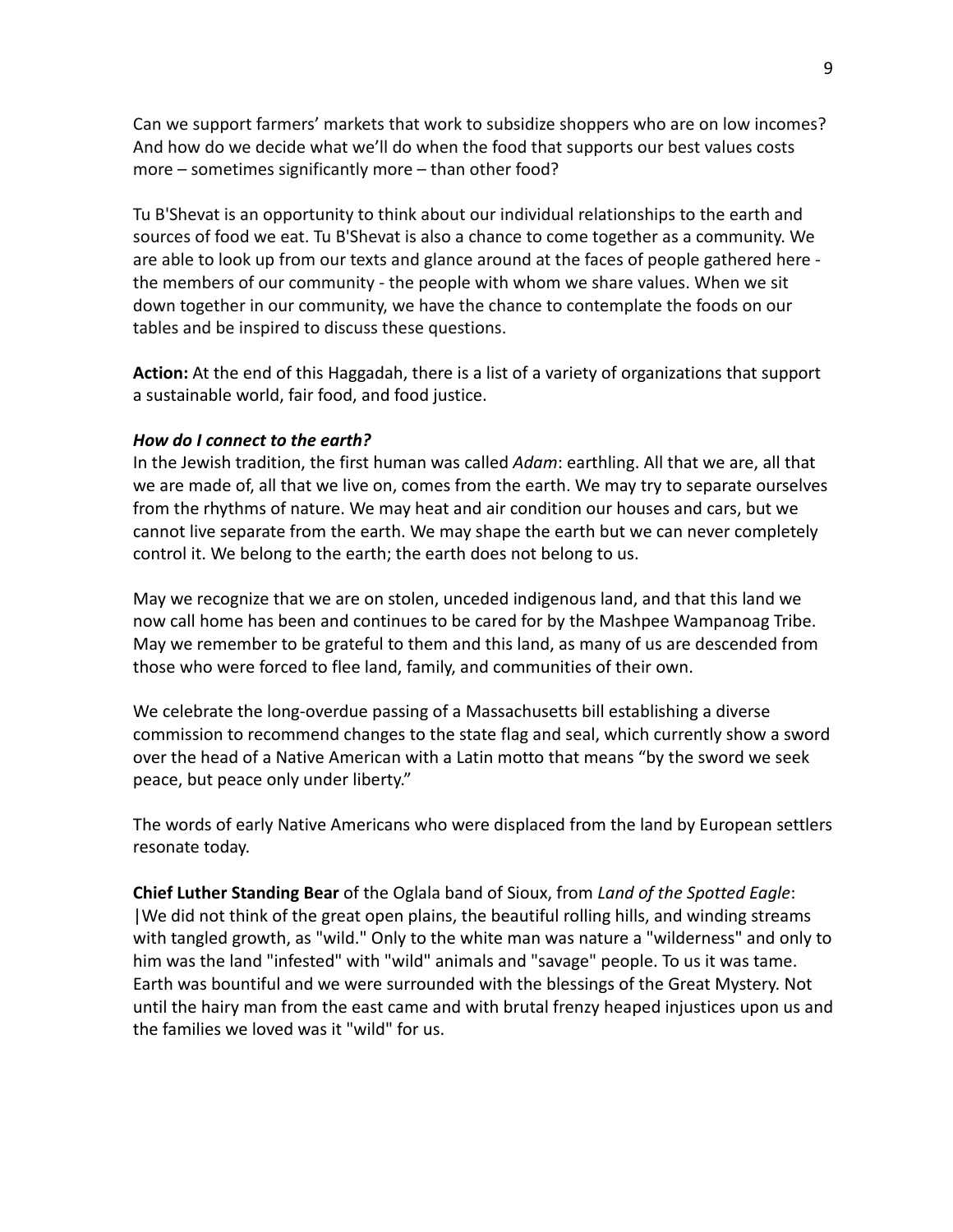The Lakota was a true naturist--lover of Nature. He loved the earth and all things of the earth, the attachment growing with age. The old people came literally to love the soil and they sat or reclined on the ground with a feeling of being close to a mothering power. It was good for the skin to touch the earth and the old people liked to remove their moccasins and walk with bare feet on the sacred earth. Their teepees were built upon the earth and their altars were made of earth. The birds that flew in the air came to rest upon the earth and it was the final abiding place of all things that lived and grew. The soil was soothing, strengthening, cleansing, and healing....

**Earth's Embroidery** (translated from the original Hebrew)

Solomon Ibn Gabirol,  $11<sup>th</sup>$  century Sephardic Jewish poet during the Golden Age of Spain: With the ink of its showers and rains, with the quill of its lightning, with the hand of its clouds, winter wrote a letter upon the garden, in purple and blue. No artist could ever conceive the like of that. And that is why the earth, grown jealous of the sky, embroidered stars in the folds of the flower-beds.

# *What is my purpose as a human being?*

"Are the trees of the field human?" Deuteronomy 20:19

One might also ask: What is the purpose of a tree? A tree does not live to be a resource. It has a worth and a meaning beyond our needs. And so we have a purpose and a worth beyond our roles as producers and consumers. Let us each think about our own purpose and what we can do to repair the world.

As the prophet Isaiah said, "I will plant in the wilderness the cedar, the acacia tree, the myrtle, and the olive tree; I will set in the desert the cypress, the plane tree, and the larch together that they may see, and know, and consider, and understand together."

We might wonder what miniscule difference we as individuals or community members and activists can make in the vast scheme of things. Maimonides teaches us that we should consider the entire world as if it were exactly balanced between acts of righteousness and acts of evil. The very next action we take, therefore, can save or condemn the world.

Let us work to end environmental racism, where black and brown communities are burdened with a disproportionate share of polluted water, toxic waste sites, trash transfer stations, and highways.

Let us proclaim that Black Lives Matter.

Let us proclaim that water is life.

Let us stand with all people, led by indigenous people who understand the connection between caring for the land and our own survival.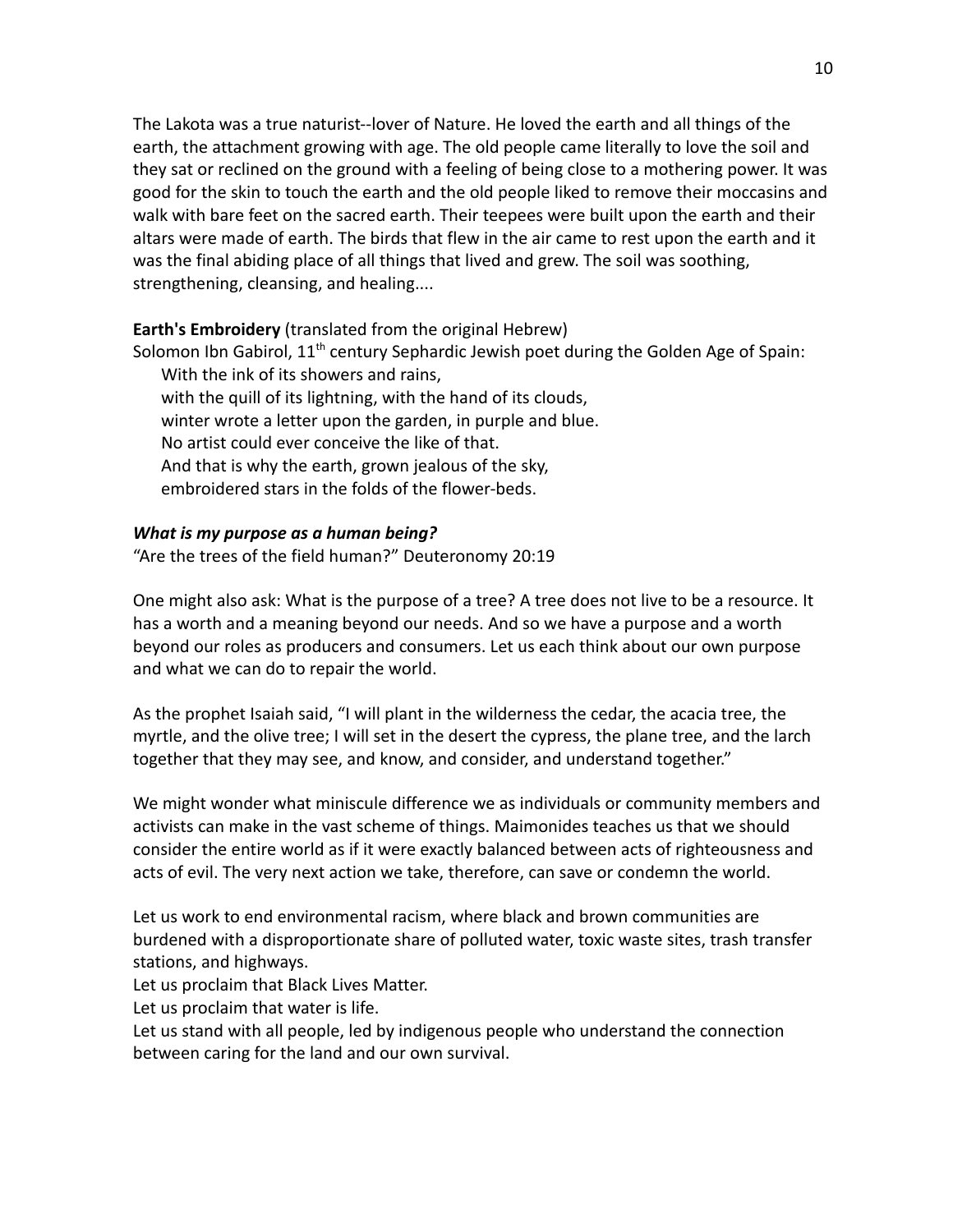COVID-19 is not a disease; it is a symptom of an exhausted planet. The renewal of a healthy relationship to our one shared mother, planet Earth, is the cure. We are of the Earth, and have everything we need to heal. The cure for COVID-19 is here. It is us. --James Maskalyk and Dave Courchene

Let us work to repair our physical world, to reverse the harm we humans have knowingly or unknowingly done to our precious earth.

May the world's trees be filled with the glory of their ability to renew themselves for new blossoming and growth, from the beginning of the year to its end, so that our lives too will be renewed and filled with compassion, concern for the earth and each other, and freedom, justice, and peace.

The strength of a tree lies in its flexibility to bend so it does not break in powerful winds.

**SONG: Di Verbe (***The Willow) (Bialik/Yofis)*

| Day and night,                  |
|---------------------------------|
| I wander deep in thought.       |
| Between a mountain and a valley |
| There stands a willow tree.     |
| The willow tree is wise,        |
| The willow knows everything.    |
| I will ask the willow           |
| my destiny.                     |
|                                 |

# **יְ ִציָרה WORLD SECOND THE**

*Yetzirah*, the second world, is the world of Formation. It is the world in which we cause a transformation of raw materials, such as making bricks from clay. It is the emotional world represented by water and the season of Spring. In the world of *Yetzirah*, we drink white wine with a dash of red and eat fruits with soft outsides and hard inner cores.

White wine with a dash of red symbolizes the gradual deepening of color, the reawakening of colors in nature as the sun brings them back to life.

*All are invited to pour white mixed with a dash of red wine/grape juice.*

Let us say together:

As we drink the second cup, we remember to treasure those soft and unprotected people and fruits of the earth.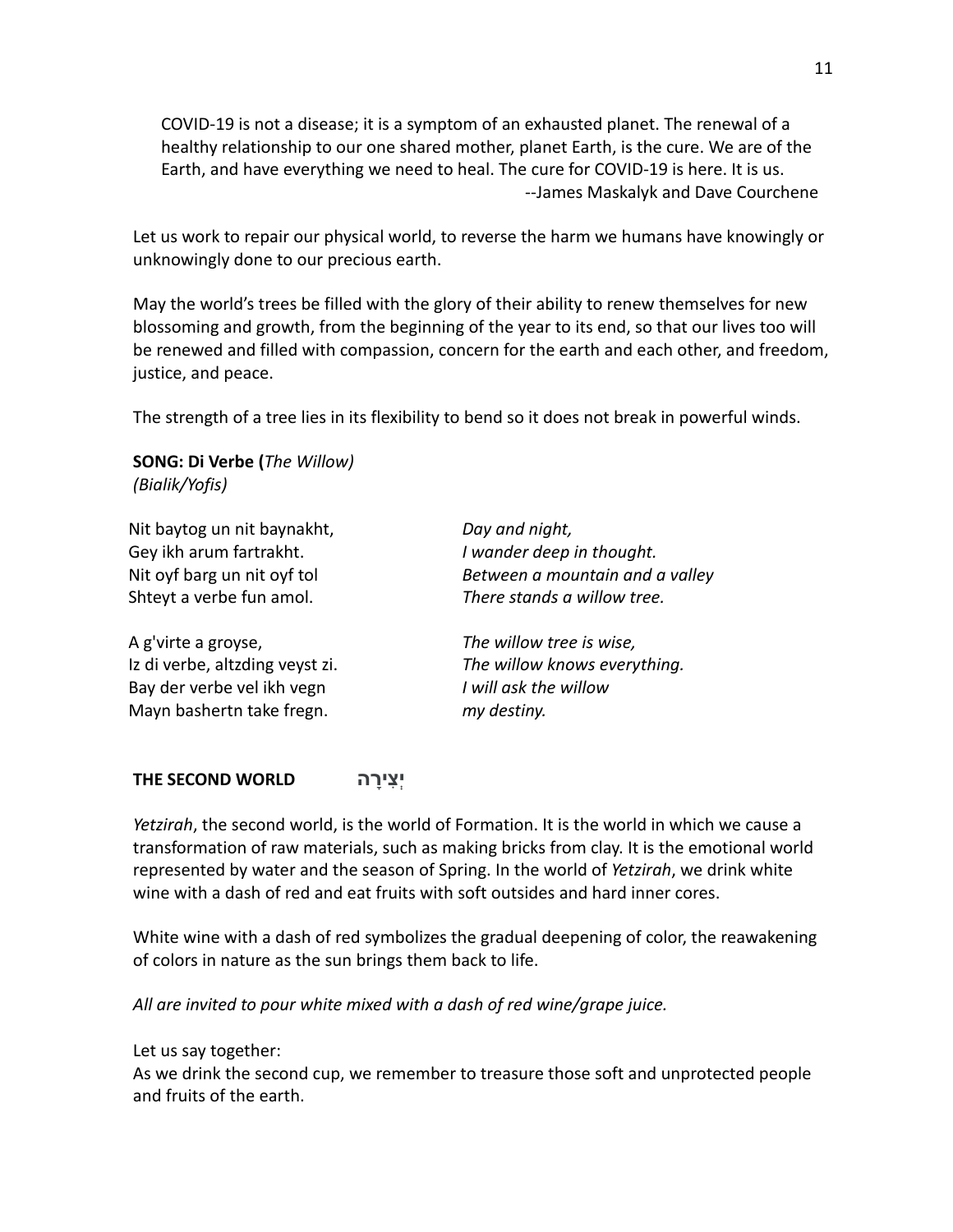#### *All are invited to drink the second cup.*

*Yetzirah* is represented by fruit with pits to protect the heart of the fruit, such as dates and olives. The pits, far from being a useless by-product, can represent planting seeds and sharing our values with others and with the next generation.

#### Let us say together:

May our hearts be open to the feelings and needs of ourselves and others, allowing the warmth of our caring to flow throughout the world.

# *All are invited to eat from among the second fruits, such as olives, dates, and cherries.*

Olives have played an important role in our history. They are the raw material we transform into food and soap, and are an ancient sign of peace. The olive tree is a sign of hope that, despite the enormity of destruction, life can be restored. When the great flood began to subside, Noah sent out a dove. "The dove came back to him toward evening, and there in its bill was a leaf it had picked from an olive tree." (Genesis 8:11) We remind ourselves of the delicate balance we walk between our peoples and others, between truths in competition, and between justice and mercy.

Our task now is to engage in the work of repairing the damage done across the land called Israel and Palestine, and to create conditions in which Jews and Palestinians can make new relationships within and between their communities. All over the world, people of conscience, both Jews and non-Jews, have begun this work in so many ways, symbolized by the planting of olive saplings in fields destroyed in the course of the occupation of Palestinian lands and the building of the Separation Wall.

We are told this ancient Jewish story: Two men were fighting over a piece of land. Each claimed ownership and bolstered his claim with apparent proof. To resolve the dispute, they went to the rabbi. The rabbi listened but couldn't come to a decision. Each one seemed to be right. Finally, the rabbi said, "Since I cannot decide to whom this land belongs, let us ask the land." He put his ear to the ground and after a moment straightened up. "Gentlemen, the land says it belongs to neither of you, but that you belong to it."

~Richard H. Schwartz, *Judaism and Global Survival*

**SONG: We Belong to the Earth** (Magpie)

A strand in the web are we, A strand in the web, I believe. To own it we cannot dare to dream, It's a web that we didn't weave. (2x)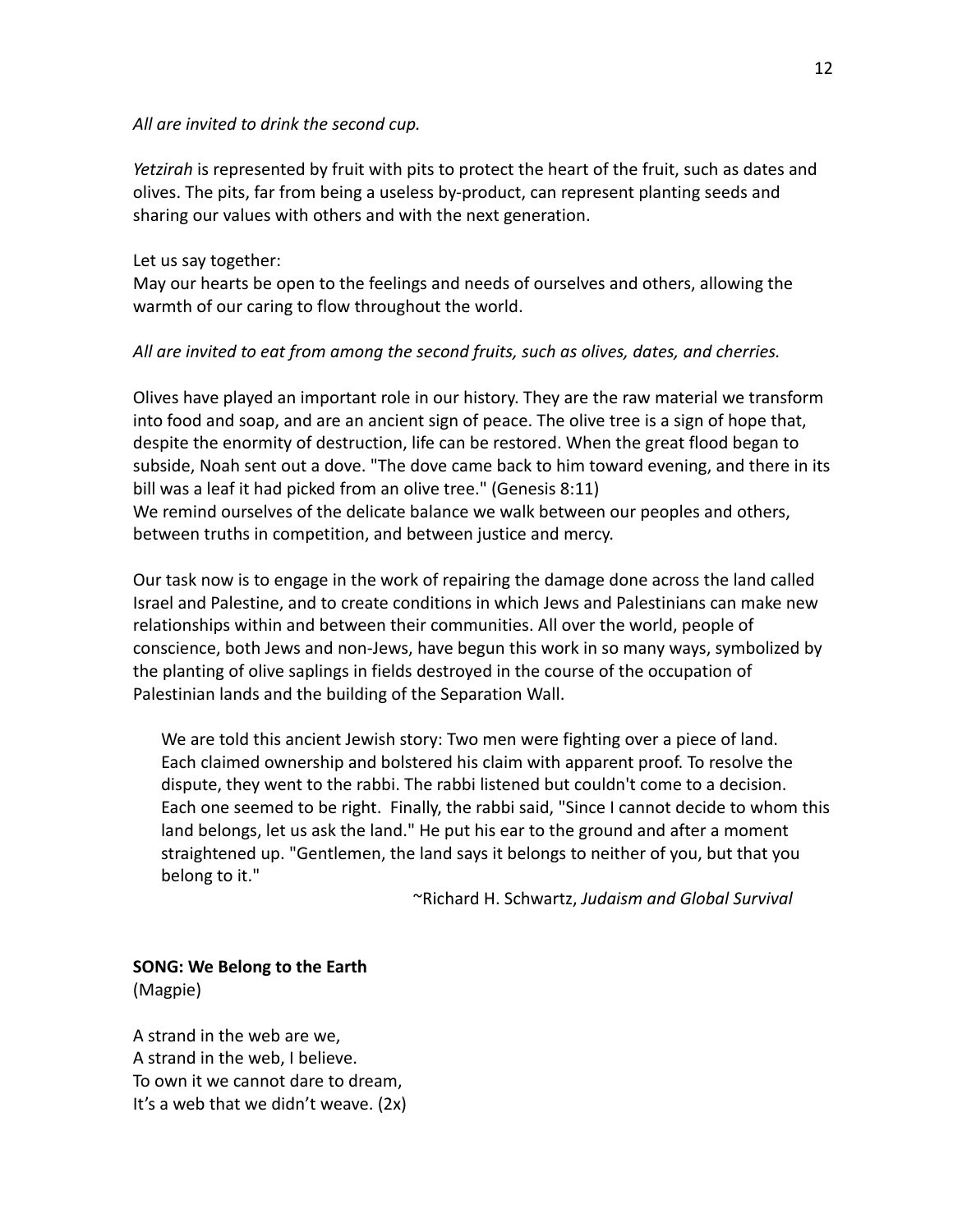We belong to the Earth, We all belong to the Earth, It's not that she belongs to us, It's we belong to her. (2x)

In sun and in wind and in rain Is a seed of what will be It awakens a power that grows down below It courses through you and through me (2x)

We belong to the Earth...

And when our spirits take flight. We lay our bodies down. Our ashes may be carried away on the wind, But return to the birthing ground. (2x)

We belong to the Earth….

# **ְּב ִריָאה WORLD THIRD THE**

*Beriyah*, the third world, is the world of Creation. It is the world of thoughts represented by air and the season of summer. In the world of *Beriyah*, we drink red wine with a dash of white, reminding us that as the land becomes warmer and the colors of the fruits deepen as they ripen, we too become warmer and more open.

*All are invited to pour red mixed with a dash of white wine/grape juice.*

Let us say together:

May we dedicate ourselves to the work of making peace—in our homes, our communities, our nation, and the world.

If each of us is a peacemaker, who will be left to make war?

*All are invited to drink the third cup.*

*Beriyah* is represented by fruits with no shells or pits, such as figs and grapes. Such fruits, which have no protection inside or out, can represent peace, which is also fragile and requires great care and attention.

Let us say together:

May our thoughts and actions be integrated. May we create harmony in our lives and in the world.

*All are invited to eat from among the third fruits, such as figs and grapes.*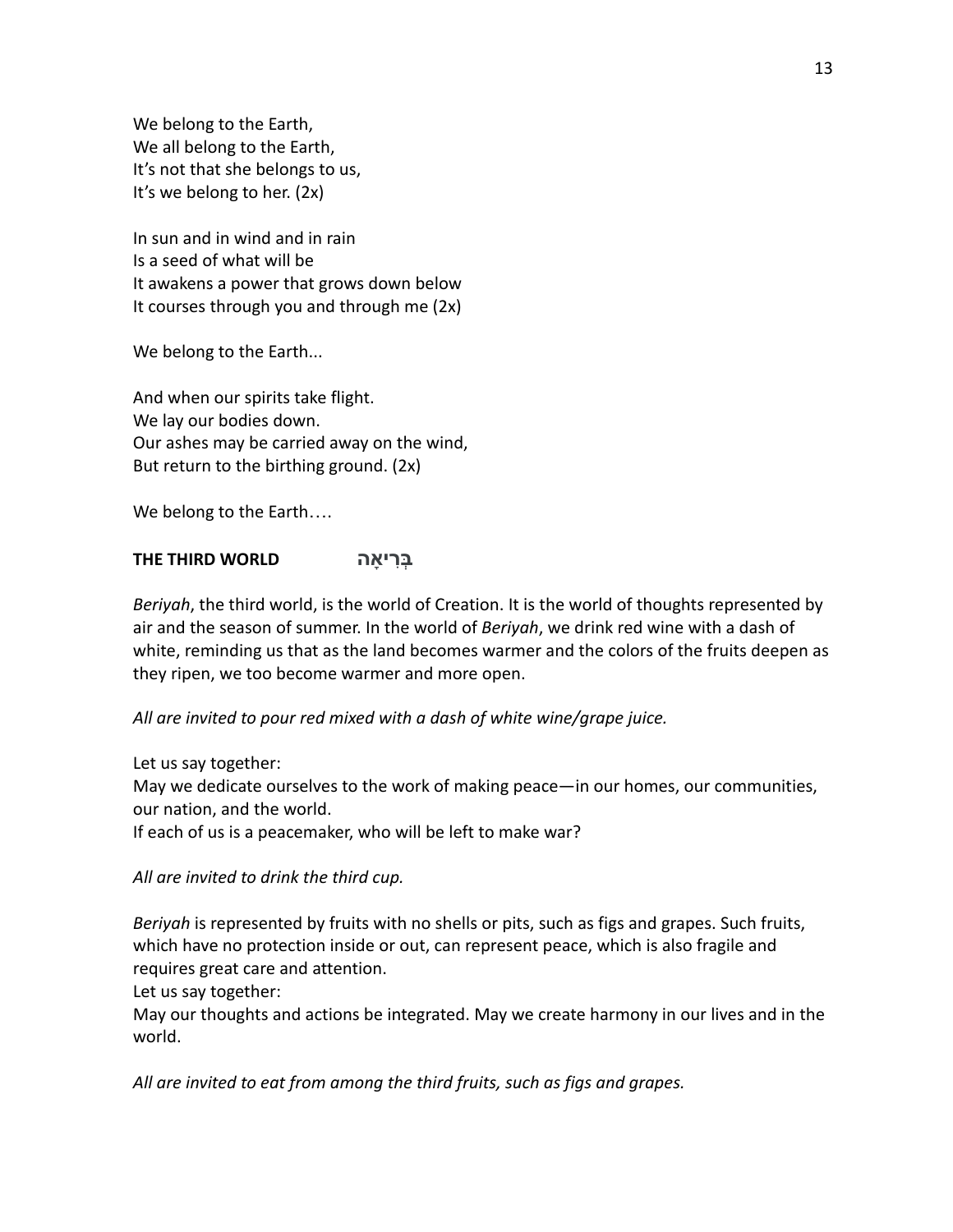My environmental work probably is different from most environmental folks, who start exclusively from a nature-based perspective. I do value plants and animals; I'm a gardener, and I feel connected to the environment. But my approach is more about sustaining all the life on the planet. I've been asking that question [always] about humans; my thinking has broadened to include plants and animals. I see my ecological work as the evolution of the work I've done to think about making life sustainable for everyone. How are we paying attention to the most marginalized and left-out? Our planet is definitely on the list of marginalized, overlooked, and abused." -- Rev. Mariama White-Hammond, Chief of Environment, Energy, and Open Space,

City of Boston

I don't want you to be hopeful. I want you to panic. I want you to feel the fear I feel every day. I want you to act. I want you to act as you would in a crisis. I want you to act as if the house is on fire, because it is.

Why should I be studying for a future that soon may be no more, when no one is doing anything to save that future? And what is the point of learning facts when the most important facts clearly mean nothing to our society?

It is still not too late to act. It will take a far-reaching vision, it will take courage, it will take fierce, fierce determination to act now, to lay the foundations where we may not know all the details about how to shape the ceiling. In other words, it will take cathedral thinking. I ask you to please wake up and make changes required possible.

--Greta Thunberg, Climate Activist and Founder of the School Strike Movement

#### **SONG: Healing River**

(Fran Minkoff and Fred Hellerman)

Oh healing river, send down your waters, Send down your waters upon this land. Oh healing river, send down your waters, And wash the blood from off the sand.

This land is parching, this land is thirsting. No seed is growing on the barren ground. This land is parching, this land is thirsting. Oh healing river, send your water down.

Oh seed of freedom, awake and flourish, Let the deep roots nourish, let the tall stalks rise.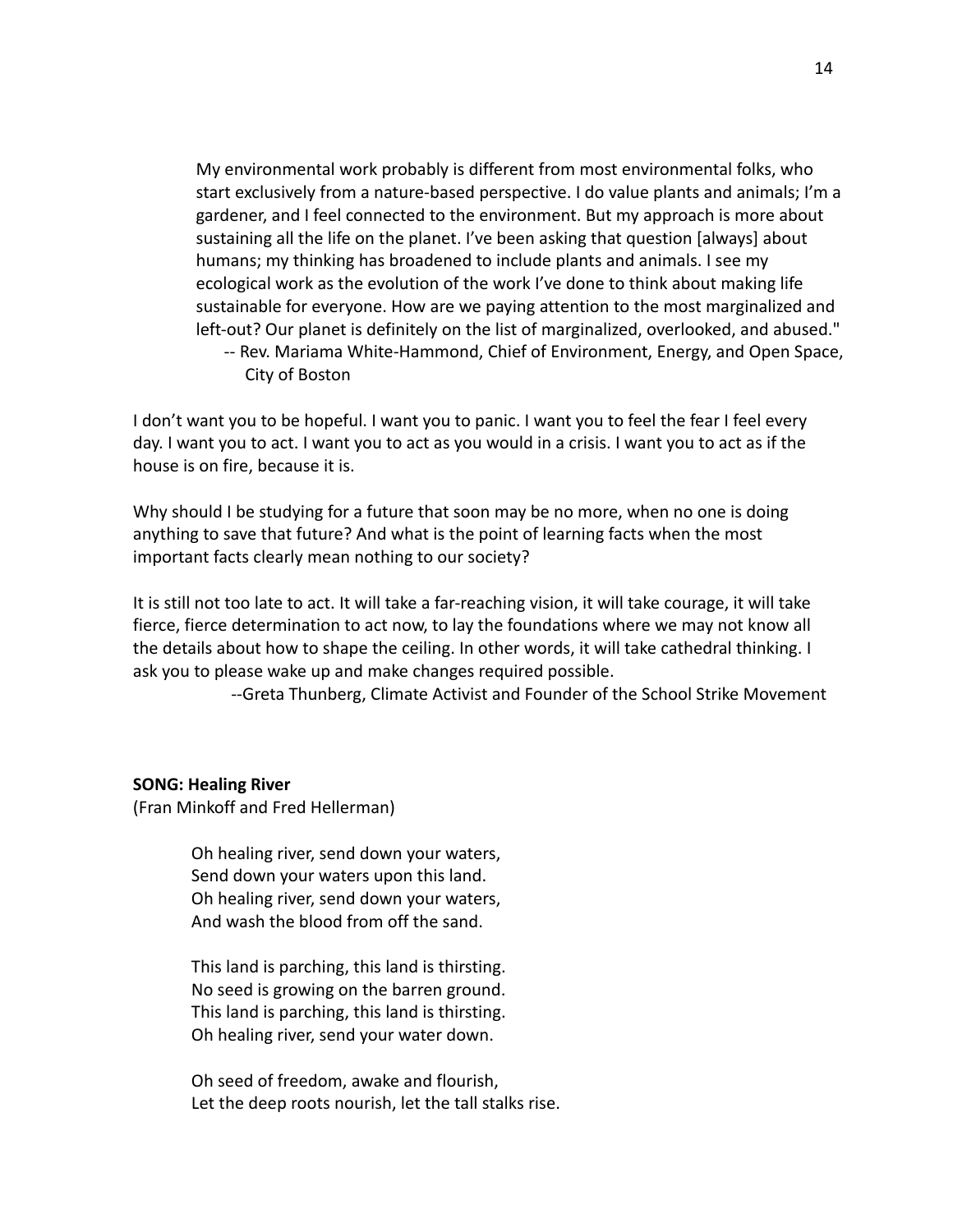Oh seed of freedom, awake and flourish, Proud leaves uncurling unto the skies.

Oh healing river, send down your waters, Send down your waters upon this land. Oh healing river, send down your waters, And wash the blood from off the sand.

From the seeds of the fruits we eat, what can we harvest? How do we separate what can nurture ourselves and others from what must now be cast aside? From the harvest, the farmer sets aside seeds for the next generation's planting. From what we have harvested, what will we shelter and tend and plant for the future?

The carob has a special place in Jewish life. During the war with Rome, the Israelites lived under a siege and managed to survive by eating the fruit of the carob tree.

A Talmudic story is told about Honi, who saw an old man planting a carob tree. Honi laughed. "Foolish man", he said, "do you think you will still be alive to eat the fruit of this tree?" The old man replied, "I found trees in the world when I was born. My grandparents planted them for me. So, too, I am planting for my grandchildren."

Just as the old man planted for his children with no expectation of reward or recognition, we can also seed hope in others with small, selfless actions. We can perform acts of kindness for neighbors, use encouraging words with our siblings, take care of the environment, and give *tsedokah*. Each deed is like a tiny seed, destined to nurture good feelings and serve as an example for others to follow.

The true meaning of life is to plant trees, under whose shade you do not expect to sit.

Fruits with many small seeds—such as carobs, figs, strawberries, kiwis, and pomegranates—represent the small and important actions we can take every day to instill goodness and hope. Notice that there is no relationship between the size of the seed and the size of the tree into which it grows. We learn from this that we can't anticipate how much our small actions can mean to another person.

Tomorrow is Martin Luther King Day. Let us honor his memory with action inspired by his words.

> Injustice anywhere is a threat to justice everywhere. We are caught in an inescapable network of mutuality, tied in a single garment of destiny.

> "Let justice roll down like waters in a mighty stream," said the Prophet Amos. He was seeking not consensus but the cleansing action of revolutionary change.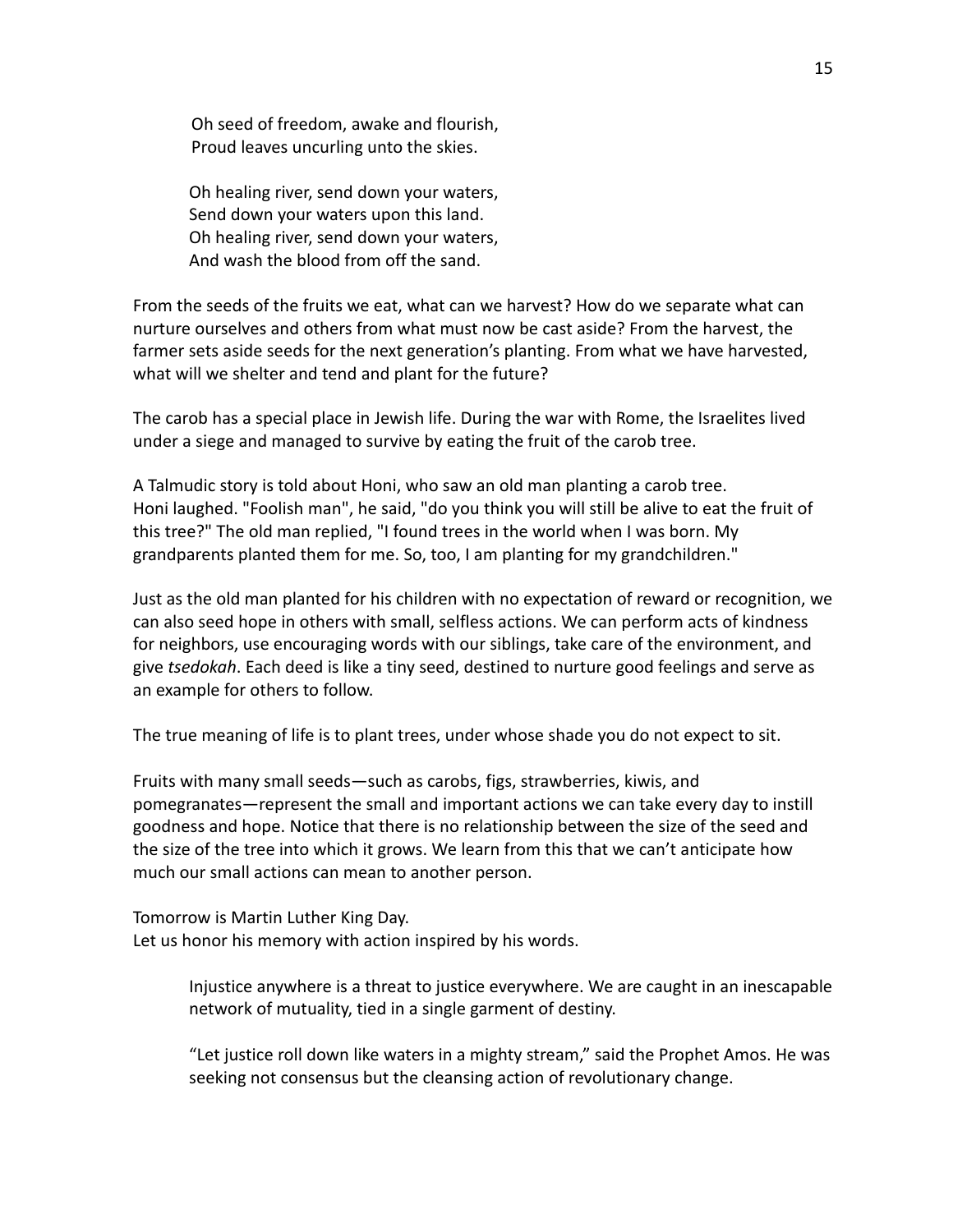We shall overcome because the arc of the moral universe is long but it bends toward justice.

*--Dr. Martin Luther King, Jr.*

#### (**SONG: Let Justice Roll Down**

*(Aileen Vance)*

There is no freedom, the wise one said, Let justice roll down, roll down, When the poor cry out for shelter and bread. Let justice roll down like a mighty stream.

Oh, children, don't you get weary, Walk together, believe in the dream. When the way gets rough, we will make a new way. Let justice roll down like a mighty stream.

When brutality threatens our daughters and sons, Let peace roll down, roll down, May our voices ring out above the guns. Let peace roll down like a mighty stream.

Oh, children, don't you get weary, Walk together, believe in the dream. When the way gets rough, we will make a new way. Let peace roll down like a mighty stream.

Step by step, and one by one, Let love roll down, roll down, They can kill the prophet but the dream lives on. Let love roll down like a mighty stream.

Oh, children, don't you get weary, Walk together, believe in the dream. When the way gets rough, we will make a new way. Let love roll down like a mighty stream.

Oh, children, don't you get weary, Walk together, believe in the dream. When the way gets rough, we will make a new way. Let justice roll down like a mighty stream. Let justice roll down like a mighty stream.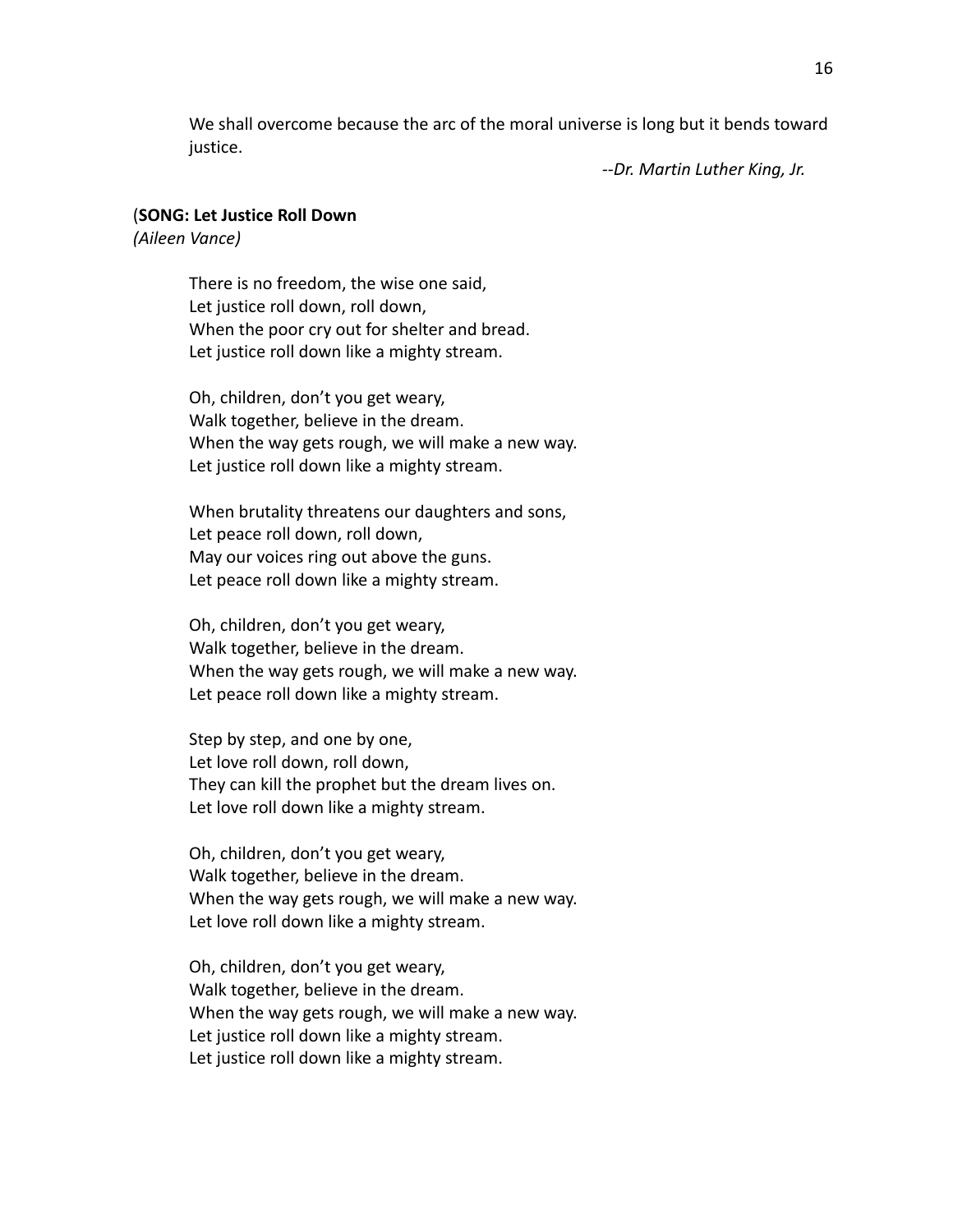# **EXELGATH WORLD KILL ASSES**

*Atzilut*, the fourth world, is the world of Emanation. It is the purely spiritual world represented by fire. In the Autumn world of *Atzilut*, we drink deep red wine and eat no fruit, for this world cannot be represented by any fruit. However, it can be suggested by the scent of a fragrant fruit. A pleasant scent delights and benefits the soul, rather than the body.

# *All are invited to inhale the fragrance of fruits such as lemon.*

Now let us pause for a minute of silence. Close your eyes. Picture your ideal self…. Realize that's the real you….

# *[After a minute]*

Now let go of all images and rest in the silence; then slowly open up your eyes.

# **SONG: Kh'hob Dem Kheyshek** *(I Have Yearning)*

*(based on I am Willing by Holly Near; Yiddish lyrics by Yuri Vedenyapin)*

#### **Yiddish lyrics English translation** kh'hob dem gloybn, kh'hob dem kheyshek, zayn fartsveyflt tor men nit, mir gedenken doyres kemfers far banayung un far likht. mayn mishpokhe filt a veytik, un mayn shtot iz ful mit tsar, s'iz dos gantse land dershrokn, es filt di velt a shvern gzar. zoln kinder zen alts klorer, un di firers kliger zayn; blozt shoyn, vintn fun banayung, zol es baysn, s'iz keday. I am open and I am willing I have faith, I have yearning, To be despondent is not allowed, We remember generations of activists For renewal and for light. My family feels pain, And my town is full of sorrow. The whole country is frightened, The world feels a hard decree. May children see more clearly And the leaders be wiser; Blow, winds of renewal, Let it bite, it's worth it.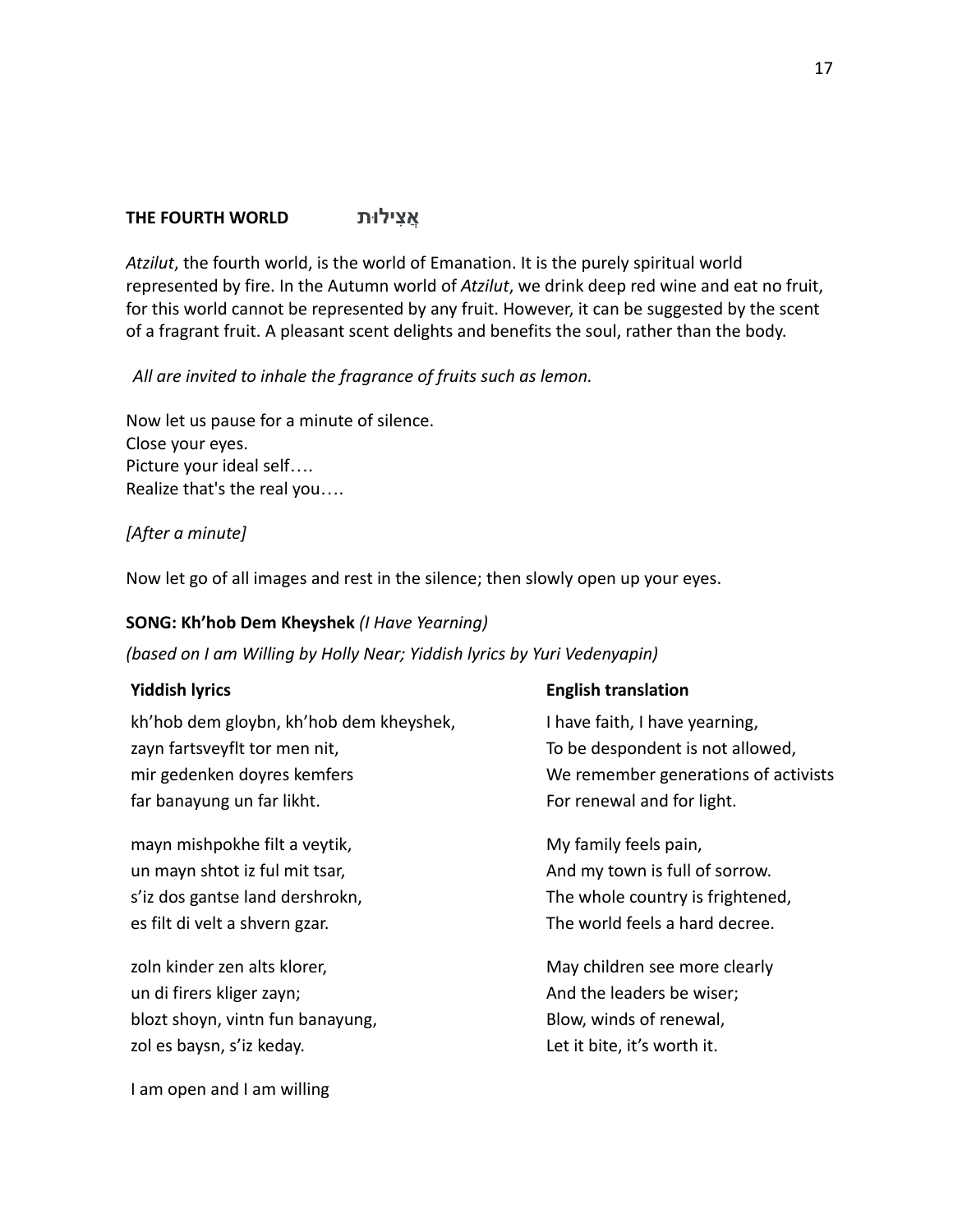For to be hopeless would seem so strange It dishonors those who go before us So lift me up to the light of change.

helf mir, boym, un halt mayn dayge, helf mir, midber, halt mayn shrek, mikh farkishef, royte shkie, nem, du yam, mayn trer avek.

Help me, tree, and stop my worry, Help me, desert, stop my fear, Enchant me, red sunset, Ocean, take my tears away.

The pure red wine represents the full bloom of nature before the cold winter. As nature expends its last bit of energy, a full cycle is completed.

*All are invited to pour red wine/grape juice.*

Let us say together:

May we become strong, like healthy trees, with solid roots in the ground and with our arms open to the love that is all around us.

*All are invited to drink the fourth cup.*

Let us commit ourselves to exploring this celebration of our ancient and rich Jewish heritage, shaping it with our own secular vision.

And let us commit ourselves to *tikkun olam*, healing the earth, in honor of Tu B'Shevat.

Let us say together: We build on foundations we did not lay. We warm ourselves at fires we did not light. We sit in the shade of trees we did not plant. We drink from wells we did not dig. We profit from persons we did not know. We are not alone in the work that lies before us. We are ever bound in community. We build the land of peace and justice together. *~Christine Robinson, adapted by Mark Harris*

And so we close our Tu B'Shevat Seder—the Seder for the Trees, the Birthday of the Trees.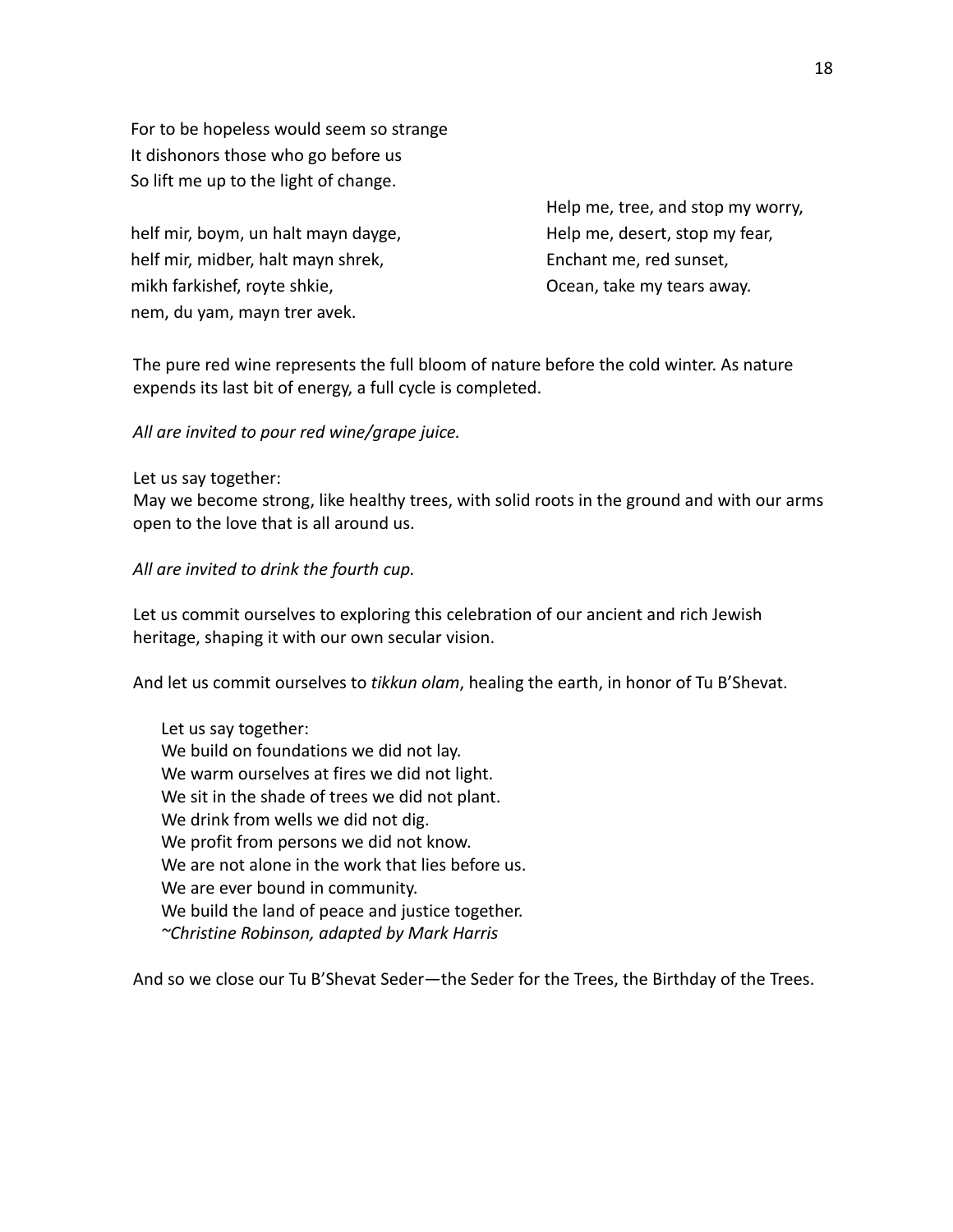#### **SONG: The Tide is Rising**

(Rabbi Shoshana Meira Friedman and Yotam Schachter)

The tide is rising, and so are we! The tide is rising, and so are we! The tide is rising, and so are we! This is where we are called to be! This is where we are called to be!

The **task is mighty**, and so are we!...

The **land is holy**, and so are we!...

The **storm is raging**, and so are we!...

The **sun is shining**, and so are we!...

The **world is ready**, and so are we!...

The **tide is rising**, and so are we!...

# *MANY THANKS TO OUR SPONSORS*

**Boston Workers Circle Center for Jewish Culture and Social Justice/Arbeter Ring** is a multigenerational community, as well as an arts and culture center, where Jewish identity is rooted in cultural heritage and the pursuit of a better world. We explore Jewish identity and build Jewish community through educational, cultural, and social justice programming for every generation. [circleboston.org](http://circleboston.org/)

**Kavod** is a community led by young Jews in Greater Boston, committed to each other and to building a liberated world for all people. We live out our values through vibrant Jewish ritual, transformative social justice organizing, and collective responsibility.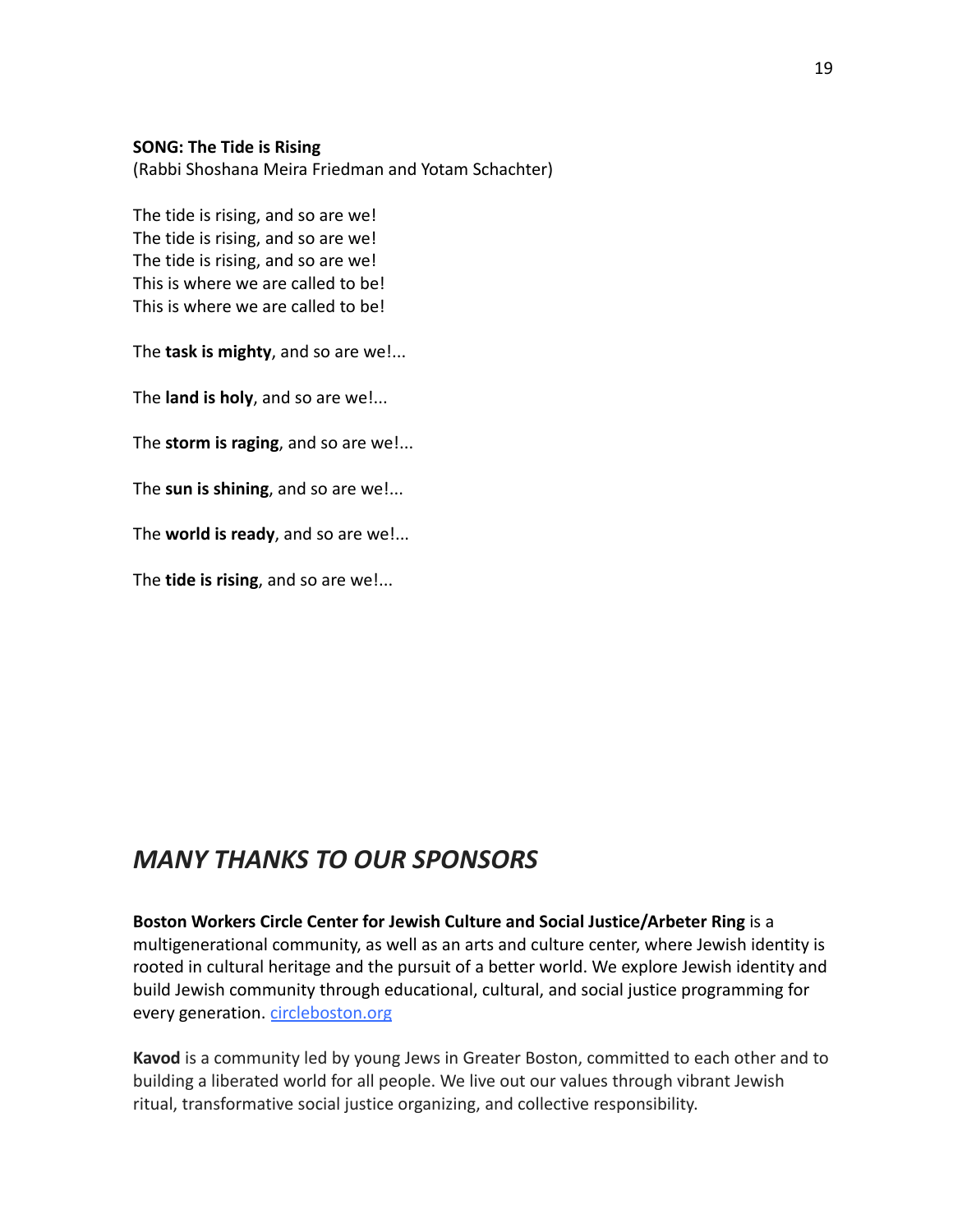# [https://www.kavodboston.org](https://www.kavodboston.org/)

# *SOME RESOURCES FOR ACTION*

We might wonder what difference we as individuals or community members and activists can make in the vast scheme of things. Maimonides teaches us that we should consider the entire world as if it were exactly balanced between acts of righteousness and of evil. The next action we take, therefore, can save or condemn the world. The resources below offer some ways to make a difference.

# **CLIMATE ACTION**

# **Dayenu: A Jewish Call to Climate Action**

- Launch or join a Dayenu Circle, organize in your community to take bold action on climate with the support of others in your community. Get started at [dayenu.org/circles.](http://dayenu.org/circles)
- Join Dayenu's campaigns: We are pushing for the passage of the second part of the Build Back Better bill now in the Senate. Find out about next steps at [dayenu.org/call.](http://dayenu.org/call)
- Find a local group working on climate or climate justice issues in your city, state, or community and partner with them, such as Jewish Climate Action [Network](https://www.jewishclimate.org/) or UU [Mass](https://www.uumassaction.org/) [Action.](https://www.uumassaction.org/)
- Talk with those you love about the climate crisis -- keep the conversation alive.

**ACE** (Alternatives for Community & Environment) builds the power of communities of color and low-income communities in Massachusetts to eradicate environmental racism and classism, create healthy, sustainable communities, and achieve environmental justice. **[http://www.ace-ej.org/get\\_involved](http://www.ace-ej.org/get_involved)**

#### **INDIGENOUS RIGHTS**

**United American Indians of New England** is a Native-led organization of Native people and supporters who fight back against racism, supporting Indigenous struggles in New England and throughout the Americas.

# **<http://www.uaine.org/>**

# **ISRAEL/PALESTINE**

Support a Palestinian family business.

Just minutes from the historical Sea of Galilee, in the village of Rameh, at 550m altitude reaching 50 Acres (200 Dunams) wide lays a pasture of +1000-year old olive trees. For centuries, Rameh has been famed for growing the richest, most spectacular olives, providing an even more unique and exquisite taste that cannot be found anywhere else in the world. For the past 100 years, the olive orchard has been cultivated by the Khalafs, a Palestinian family that has deep roots in the the Rameh region and takes great care in growing, cultivating and producing the most exquisite 100% organic olive oil.

# **<https://www.khalafolives.com/>**

Alliance for Water Justice in Palestine (active in Massachusetts)

The **Alliance for Water Justice in Palestine** raises awareness about Israel's use of water as a weapon against the people of Palestine.

# **<https://www.waterjusticeinpalestine.org/water-justice>**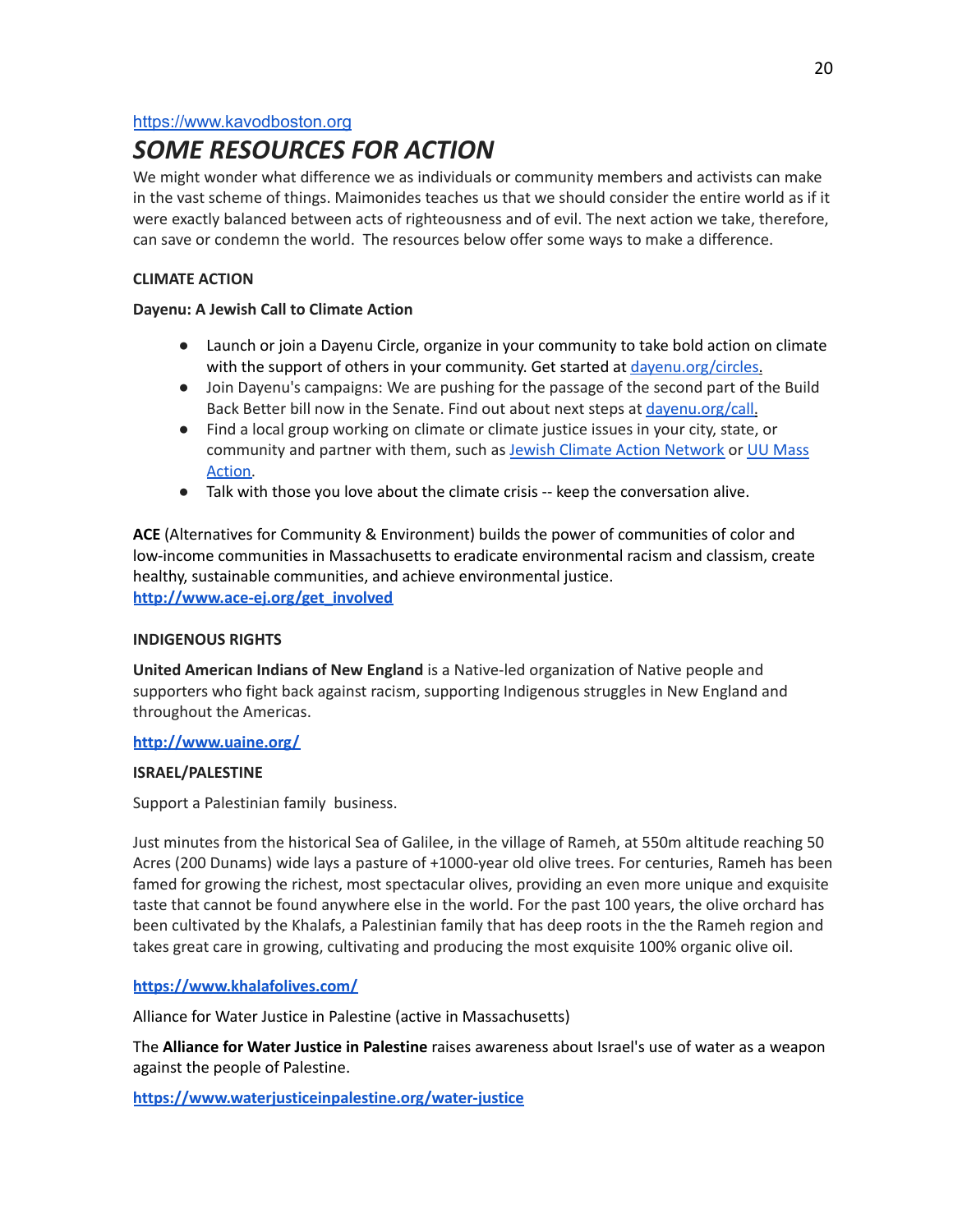**FOOD JUSTICE** With the pandemic highlighting and exacerbating the inequities and inequalities in our society, including in the Boston area, addressing food insecurity is a priority and moral imperative. More than one million people in Massachusetts are food insecure - food banks are overwhelmed with need and community groups are struggling to meet demand.

**Greater Boston Food Bank** - <https://www.gbfb.org/> The largest hunger-relief organization in New England and among the largest food banks in the country. Healthy food is acquired through food industry product donations and purchased with financial contributions and distributed through 60 direct distribution programs and through over 530 member agencies. Innovative distributions also provide food directly to clients including a brown-bag program for seniors, school-based farmers-market style pantries for children and their families, and mobile markets in underserved communities. Another effective organization, Food for Free [https://www.foodforfree.org](https://www.foodforfree.org/) works with over 100 Boston area groups.

**The Food Project -** <http://thefoodproject.org/> Engages young people in personal and social change through sustainable agriculture. Works with 120 teenager activist leaders and thousands of volunteers to farm on 70 acres in Dorchester, Roxbury and other parts of Boston, Lynn, Beverly, Wenham, and Lincoln. Food from the farms is donated to local hunger relief organizations, and distributed through CSA programs and farmers markets. Also serves as a resource to others to create change in their own communities.

PROJECT BREAD: <https://www.projectbread.org/hunger-by-the-numbers> connects people in the community to resources and works to change policies to address community needs.

#### **WINTER FARMERS MARKETS / FARM SHARES**

One way to support the web of healthy food is to have a farm share - often called a CSA. There are many options, and they all support local farmers directly. For more information including CSAs available where you live, visit:

https://www.mass.gov/service-details/community-supported-agriculture-csa-farms

#### **GARDENING & COMPOSTING**

With renewed attention to composting, and a new state law about large establishments being required to compost, there are more options for all of us to do more.

If you live in Boston, check out: [cityofboston.gov/publicworks/wastereduction/composting.asp](http://www.cityofboston.gov/publicworks/wastereduction/composting.asp) If you live in Cambridge, use the curbside compost pick up. If you live in other towns, all Whole Foods accept compost. Garbage to Gardens offers curbside pickup: [https://garbagetogarden.org](https://garbagetogarden.org/)

If you live in Brookline or Newton, Black Earth offers curbside pick up. <https://blackearthcompost.com>

Thank you for attending our Tu B'Shevat seder!

We value your feedback. Please make comments or suggestions here or use the next page.